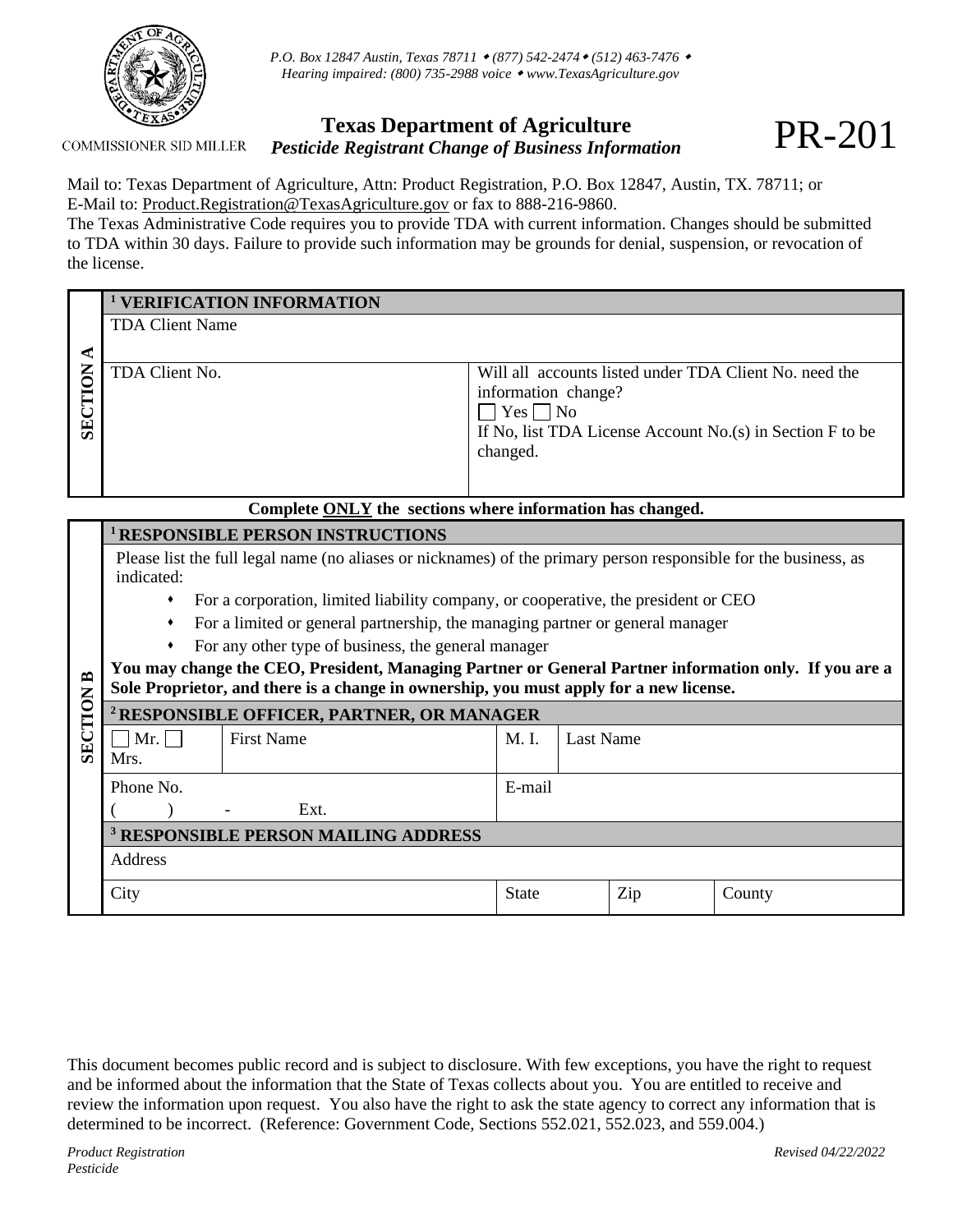## Legal Business Name \_\_\_\_\_\_\_\_\_\_\_\_\_\_\_\_\_\_\_\_\_\_\_\_\_\_\_\_

|                                                                                                                                                                                                                                                                                                                                                                                                                                                                                                                                                                                                                             | <sup>1</sup> PERSON TO CONTACT FOR LICENSE-RELATED MATTERS         |                  |                                                                                              |  |  |
|-----------------------------------------------------------------------------------------------------------------------------------------------------------------------------------------------------------------------------------------------------------------------------------------------------------------------------------------------------------------------------------------------------------------------------------------------------------------------------------------------------------------------------------------------------------------------------------------------------------------------------|--------------------------------------------------------------------|------------------|----------------------------------------------------------------------------------------------|--|--|
| $\Box$ Mr. $\Box$<br><b>First Name</b><br>Mrs.                                                                                                                                                                                                                                                                                                                                                                                                                                                                                                                                                                              | M. I.                                                              | <b>Last Name</b> |                                                                                              |  |  |
| Title                                                                                                                                                                                                                                                                                                                                                                                                                                                                                                                                                                                                                       |                                                                    |                  | Ext.                                                                                         |  |  |
| Secondary Phone (optional)                                                                                                                                                                                                                                                                                                                                                                                                                                                                                                                                                                                                  |                                                                    | Fax (optional)   |                                                                                              |  |  |
| Ext.                                                                                                                                                                                                                                                                                                                                                                                                                                                                                                                                                                                                                        |                                                                    |                  | Ext.                                                                                         |  |  |
| E-mail Address                                                                                                                                                                                                                                                                                                                                                                                                                                                                                                                                                                                                              |                                                                    |                  |                                                                                              |  |  |
| *** Important Note*** I understand that if I provide my email address the Texas Department of Agriculture may, from time<br>to time, send electronic communications to me that will keep me informed of critical information, including licensing and<br>regulatory updates; renewal invoices; and other important communications. If I fail to provide an email address, I understand<br>that I may not receive time-sensitive or important communications that could affect my license or compliance with state<br>regulations and risk the imposition of monetary or other penalties.                                    |                                                                    |                  |                                                                                              |  |  |
| <sup>2</sup> PERSON TO CONTACT MAILING ADDRESS                                                                                                                                                                                                                                                                                                                                                                                                                                                                                                                                                                              |                                                                    |                  |                                                                                              |  |  |
| Address                                                                                                                                                                                                                                                                                                                                                                                                                                                                                                                                                                                                                     |                                                                    |                  |                                                                                              |  |  |
| City                                                                                                                                                                                                                                                                                                                                                                                                                                                                                                                                                                                                                        | <b>State</b>                                                       | Zip              | County                                                                                       |  |  |
|                                                                                                                                                                                                                                                                                                                                                                                                                                                                                                                                                                                                                             |                                                                    |                  |                                                                                              |  |  |
| New Resident Agent Name                                                                                                                                                                                                                                                                                                                                                                                                                                                                                                                                                                                                     |                                                                    |                  |                                                                                              |  |  |
| New Resident Agent Address                                                                                                                                                                                                                                                                                                                                                                                                                                                                                                                                                                                                  |                                                                    |                  |                                                                                              |  |  |
| City                                                                                                                                                                                                                                                                                                                                                                                                                                                                                                                                                                                                                        | Zip                                                                | (                | <b>Business Phone</b>                                                                        |  |  |
|                                                                                                                                                                                                                                                                                                                                                                                                                                                                                                                                                                                                                             |                                                                    |                  |                                                                                              |  |  |
| By submitting changes to licensing information, the person submitting the changes certifies that he or she is<br>authorized to make such changes on behalf of the licensee and that all information provided is true and correct to<br>the best of the person's knowledge. Any misrepresentation or false statement made by the licensee or the<br>licensee's authorized representative in connection with such changes, whether intentional or not, may result in<br>denial, revocation, or non-renewal of any affected license and/or assessment of monetary administrative penalties.<br>Applicant Name (print)<br>Title |                                                                    |                  |                                                                                              |  |  |
| <b>Applicant Signature</b>                                                                                                                                                                                                                                                                                                                                                                                                                                                                                                                                                                                                  |                                                                    | Date             |                                                                                              |  |  |
|                                                                                                                                                                                                                                                                                                                                                                                                                                                                                                                                                                                                                             |                                                                    |                  | year<br>Revised 04/22/2022                                                                   |  |  |
|                                                                                                                                                                                                                                                                                                                                                                                                                                                                                                                                                                                                                             | <sup>1</sup> SIGNATURE<br><b>Product Registration</b><br>Pesticide |                  | Primary Phone<br><sup>1</sup> NEW RESIDENT AGENT - OUT-OF-STATE BUSINESSES ONLY<br>month day |  |  |